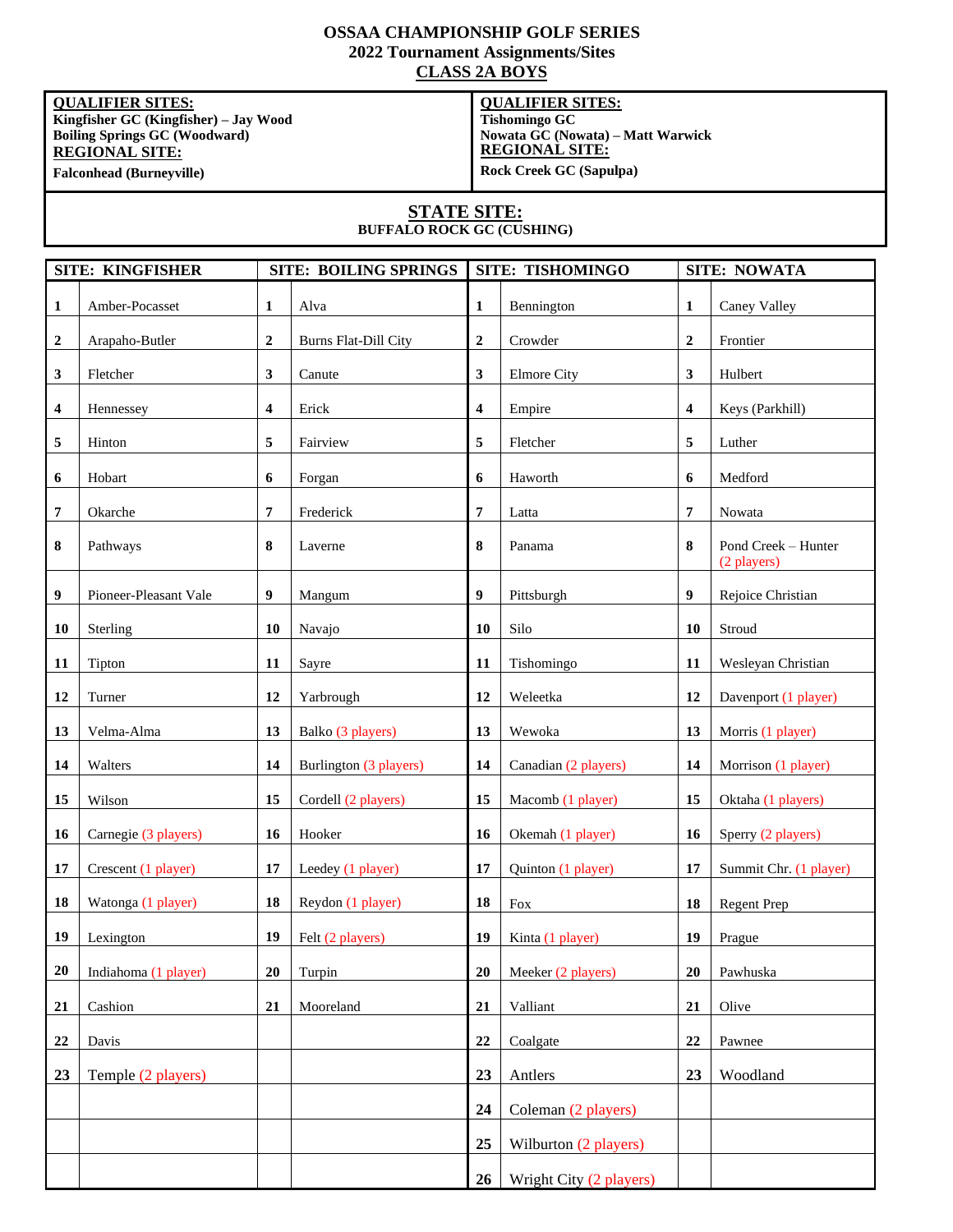### **CHAMPIONSHIP GOLF SERIES 2022 Tournament Assignments/Sites CLASS 3A BOYS**

| <b>QUALIFIER SITES:</b>                     | <b>QUALIFIER SITES:</b>                       |
|---------------------------------------------|-----------------------------------------------|
| Atoka GC (Atoka) – Darrell Cochran          | <b>Brent Bruel GC (Purcell) - Mike Gowens</b> |
| Heritage Hills (Claremore) – Russell Morgan | Sulphur Hills GC (Sulphur) – Grant Bates      |
|                                             |                                               |
| <b>REGIONAL SITE:</b>                       | <b>REGIONAL SITE:</b>                         |
| Arrowhead GC – (Eufaula) – David Shannon    | Lake Murray GC (Ardmore) – Chad Walker        |
|                                             |                                               |
|                                             |                                               |

## **STATE SITE:**

### **LAKEVIEW GC (ARDMORE) – David Shannon**

| <b>SITE: ATOKA</b> |                    | <b>SITE: HERITAGE HILLS</b> |                              |                         | <b>SITE: PURCELL</b> |                  | <b>SITE: SULPHUR HILLS</b> |  |
|--------------------|--------------------|-----------------------------|------------------------------|-------------------------|----------------------|------------------|----------------------------|--|
| $\mathbf{1}$       | Atoka              | $\mathbf{1}$                | Berryhill                    | $\mathbf{1}$            | Comanche             | $\mathbf{1}$     | Bethel                     |  |
| $\boldsymbol{2}$   | <b>Beggs</b>       | $\boldsymbol{2}$            | Dewey                        | $\mathbf 2$             | Dickson              | $\overline{2}$   | <b>Community Christian</b> |  |
| 3                  | Christian Heritage | 3                           | Inola                        | $\mathbf{3}$            | Lindsay              | 3                | Crossings Christian        |  |
| 4                  | Daniel Webster     | $\overline{\mathbf{4}}$     | Kansas                       | $\overline{\mathbf{4}}$ | Lone Grove           | 4                | Chandler                   |  |
| 5                  | Eufaula            | 5                           | Metro Christian              | 5                       | Marlow               | 5                | OK. Christian School       |  |
| 6                  | Heavener           | 6                           | Seq. Claremore               | 6                       | Pauls Valley         | 6                | Sulphur                    |  |
| 7                  | Henryetta          | 7                           | Seq. Tahlequah               | 7                       | Plainview            | $\overline{7}$   | Washington                 |  |
| 8                  | Lincoln Christian  | 8                           | Verdigris                    | $\bf{8}$                | Purcell              | 8                | Mount St. Mary             |  |
| 9                  | Stigler            | 9                           | Vinita                       | $\boldsymbol{9}$        | Perry                | $\boldsymbol{9}$ | Kingston                   |  |
| 10                 | Idabel (1 player)  | 10                          | Westville                    | 10                      | Blackwell            | 10               | <b>Byng</b>                |  |
| 11                 | Spiro (1 player)   | 11                          | Kiefer                       | 11                      | Chisholm             | 11               | Jones (1 player)           |  |
| 12                 | Checotah           | 12                          | Roland                       |                         |                      |                  |                            |  |
|                    |                    | 13                          | Inola                        |                         |                      |                  |                            |  |
|                    |                    | 14                          | Daniel Webster               |                         |                      |                  |                            |  |
|                    |                    | 15                          | Victory Christian (1 player) |                         |                      |                  |                            |  |
|                    |                    | 16                          |                              |                         |                      |                  |                            |  |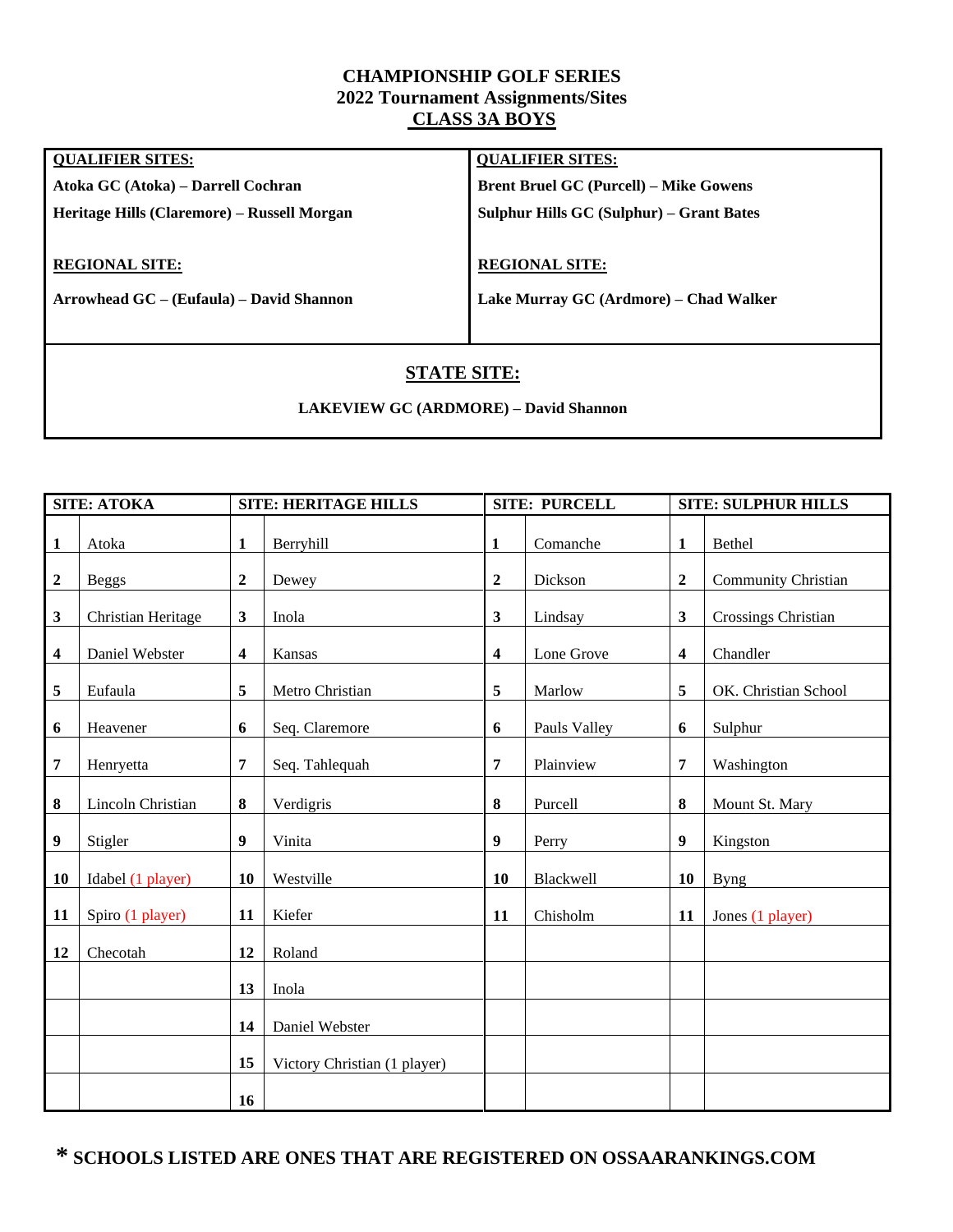## **OSSAA CHAMPIONSHIP GOLF SERIES 2022 Tournament Assignments/Sites CLASS 4A BOYS**

| <b>REGIONAL SITE:</b>                                   | <b>REGIONAL SITE:</b>                                     |
|---------------------------------------------------------|-----------------------------------------------------------|
| <b>Buffalo Rock Golf Course (Cushing) – James Miles</b> | <b>Prairie West Golf Course (Weatherford) – Kyle Null</b> |
| <b>Pryor Creek Golf Course (Miami) – Greg Arnold</b>    | Kingfisher Golf Course (Kingfisher) – Jay Wood            |

## **STATE SITE:**

### **BOILING SPRINGS GOLF COURSE (WOODWARD) – MIKE SHELTON**

| <b>SITE: PRYOR</b> |                     | <b>SITE: BUFFALO ROCK</b> |                      | <b>SITE: KINGFISHER</b> |                        |                         | <b>SITE: WEATHERFORD</b>  |  |
|--------------------|---------------------|---------------------------|----------------------|-------------------------|------------------------|-------------------------|---------------------------|--|
| 1                  | Holland Hall        | 1                         | Perkins              | $\mathbf{1}$            | Heritage Hall          | 1                       | Woodward                  |  |
| $\boldsymbol{2}$   | <b>Bristow</b>      | 2                         | Cushing              | $\mathbf{2}$            | Kingfisher             | $\overline{2}$          | Tuttle                    |  |
| 3                  | Cascia Hall         | 3                         | Ada                  | 3                       | Bethany                | $\mathbf{3}$            | Elk City                  |  |
| 4                  | Hilldale            | 4                         | Wagoner              | $\overline{\mathbf{4}}$ | Fort Gibson            | $\overline{\mathbf{4}}$ | North Rock Creek          |  |
| 5                  | Pryor               | 5                         | <b>Broken Bow</b>    | 5                       | Clinton (3 players)    | 5                       | Anadarko                  |  |
| 6                  | Miami               | 6                         | Poteau               | 6                       | Cache                  | 6                       | Chickasha                 |  |
| 7                  | Stilwell            | $\overline{7}$            | Sallisaw (3 players) | $\overline{7}$          | Classen SAS (1 player) | 7                       | Blanchard                 |  |
| 8                  | <b>Locust Grove</b> | 8                         | Tecumseh             | 8                       | <b>Harding Charter</b> | 8                       | <b>Bridge Creek</b>       |  |
| 9                  | Muldrow             | 9                         | Oolagah (3 players)  | 9                       | Harrah                 | 9                       | John Marshall (3 players) |  |
| 10                 | Catoosa             | 10                        | Cleveland            | 10                      | Newcastle              | 10                      | Weatherford               |  |
| 11                 | Skiatook            | 11                        | Mannford             | 11                      | Seminole               | 11                      | Madill                    |  |
|                    |                     |                           |                      |                         |                        |                         |                           |  |
|                    |                     |                           |                      |                         |                        |                         |                           |  |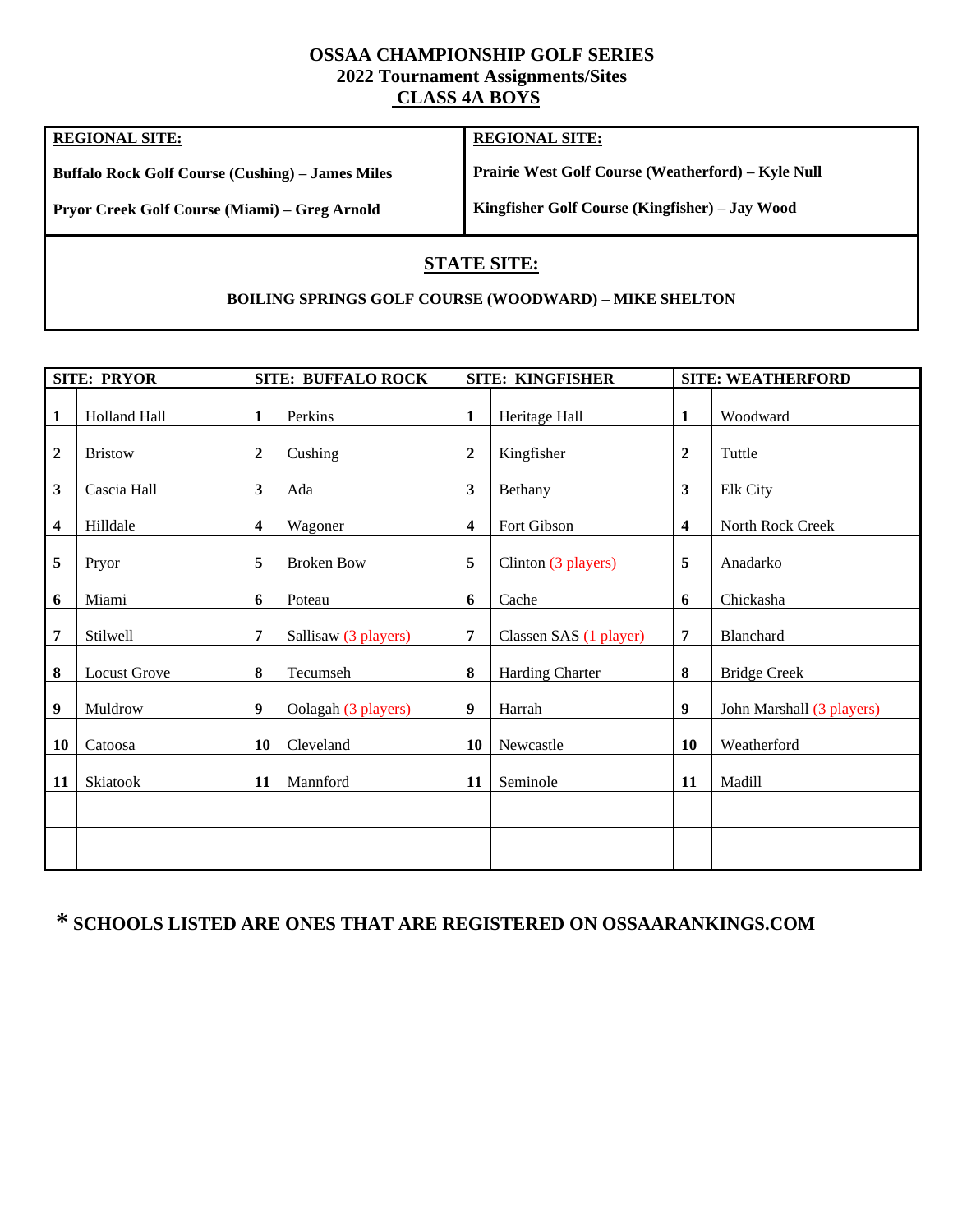### **OSSAA CHAMPIONSHIP GOLF SERIES 2022 Tournament Assignments/Sites CLASS 5A BOYS**

### **REGIONAL SITE:**

**Heritage Hills GC (Claremore)**

**REGIONAL SITE:**

**Lawton CC (Lawton)**

# **STATE SITE:**

**DUNCAN GOLF AND TENNIS CLUB (DUNCAN) – Stephen Thomas**

|                  | SITE: HERITAGE HILLS GC (CLAREMORE) |                         | <b>SITE: LAWTON</b>     |
|------------------|-------------------------------------|-------------------------|-------------------------|
| $\mathbf{1}$     | <b>Bishop Kelley</b>                | $\mathbf{1}$            | Altus                   |
| $\boldsymbol{2}$ | Claremore                           | $\overline{2}$          | <b>Bishop McGuiness</b> |
| $\mathbf{3}$     | Collinsville                        | $\mathbf{3}$            | Carl Albert             |
| $\boldsymbol{4}$ | Coweta                              | $\overline{\mathbf{4}}$ | Duncan                  |
| $\overline{5}$   | Durant                              | 5                       | Eisenhower              |
| 6                | Glenpool                            | 6                       | El Reno                 |
| $\overline{7}$   | Grove                               | $\overline{7}$          | Elgin                   |
| $\pmb{8}$        | Memorial (Tulsa)                    | 8                       | Guymon                  |
| $\boldsymbol{9}$ | Sapulpa                             | $\boldsymbol{9}$        | MacArthur               |
| 10               | Guthrie                             | 10                      | McAlester               |
| 11               | Shawnee                             | 11                      | Midwest City            |
| 12               | Piedmont                            | 12                      | Noble                   |
| 13               | Shawnee                             | 13                      | Southeast               |
|                  |                                     | 14                      | Ardmore                 |
|                  |                                     |                         |                         |